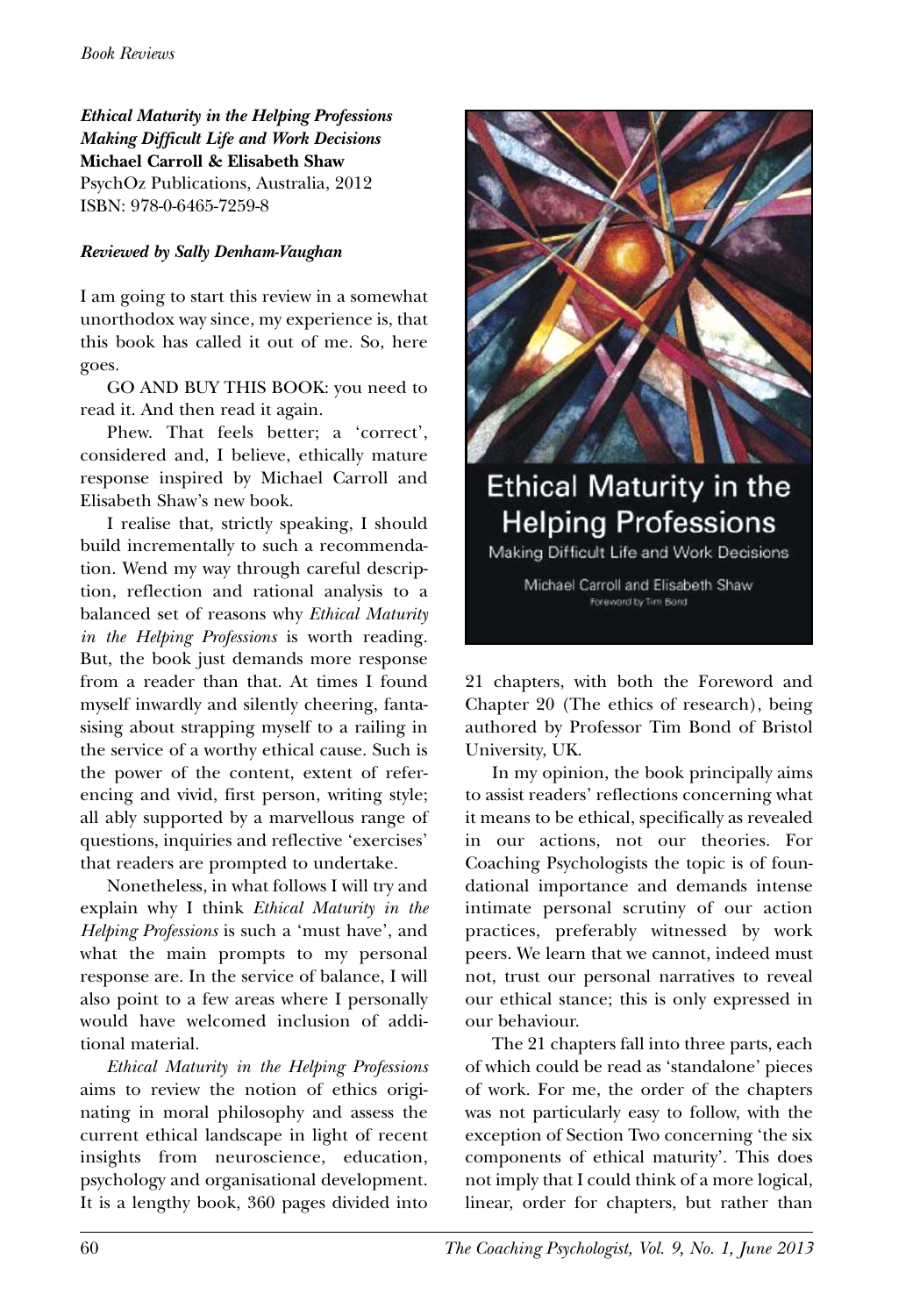I realised as I read that all the topics form an intricately related web; iterative circles of learning and reflection that have many interdependencies. This mirrors Carroll and Shaw's main thrust about ethical behaviour: it is not a logical, linear, standardised set of rules to be learnt, but more a sensitisation and building of responsivity to complex and challenging situations.

Part One (Chapters 1 to 7), provides an overview of writing from authors coming from philosophy, science and more latterly, psychology, who Carroll and Shaw consider to have been the most ethically influential over the ages. Accordingly, we are treated to a wonderfully engaging insight into the work of Socrates and Aristotle, with the former attempting to define the constituents of the 'good, (ethically mature), life' and the latter being concerned with moral character. Although it is tempting to dismiss these figures as ancient history, Carroll and Shaw show how these same dilemmas and issues are still of foundational importance in both identifying ethical issues and explicating our response to them. Importantly for the coherence of the work, they are presented in a way that enabled me to see clear links with the developmental notion of ethical maturity lying at the heart of this book. For example, while Socrates seems to have proposed that unethical behaviour is often the outcome of ignorance, Aristotle instead framed the issue not as one of lack of knowledge of the right action, but as a lack of moral will to carry it out. Both lacks can be proposed as examples of individual 'immaturity' and both can be remedied through acquisition of knowledge and skill in application: careful reflective attention to the issues of 'what ought I do', in balance with 'who ought I be' (p.84).

Of particular relevance and interest to me, however, was the way in which Carroll and Shaw bring these notions bang up to date by addressing the recent turn towards relational ethics: how attention to and awareness of contextual factors and subjectivity is vital in reaching ethical decisions. Indeed, Chapter 6 is a shining example of an easily accessible explication of the 'relational turn', and the move from an epistemology and ontology of rampant individualism, (where we are 'outside' the problem that is viewed as belonging to an individual), to one of shared responsibility and awareness that our relational context is often of paramount importance in determining actions. This post-modern paradigm shift has immense repercussions for ethical considerations as it moves the focus of development from one of upskilling/educating/coaching individuals to one of analysing and supporting systems/ contexts. Zimbardo (2007), describes this as moving from the 'Bad Apple' to 'Bad Barrel' epistemology and it has huge implications for all of us as coaches and practitioners. For example, the recent Francis Inquiry into the Mid-Staffordshire NHS Foundation Trust might be understood to reveal an isolated case of poor clinical care and/or failing leadership/management. Instead, however, careful reading points more to a failing situation/context where, despite individual ethical concerns and efforts, the environmental drivers all stacked up to lead to a litany of dreadful failures in patient care: a lack of 'relational responsiveness' (p.111), to the alarm calls of service users, carers and staff. It is in this chapter that I would have welcomed inclusion of more post-modern philosophy, particularly reference to the work of Emmanuel Levinas, who evocatively writes of ethics as first philosophy, necessarily needing to be considered prior to any epistemological or ontological concerns. In other words, before I consider knowledge/ information or my way of being in a situation, I need to be aware of my relationship with, and responsibility for, the others involved, (both those present and those absent). Levinas calls this relationship an Ethical one, by which he means a radically asymmetrical relation of care towards the other, where caring is foundationally important in affecting how we will be with others and what we will do, (with, or to, them). Levinas is, therefore, I would suggest, the philosopher who most powerfully challenges